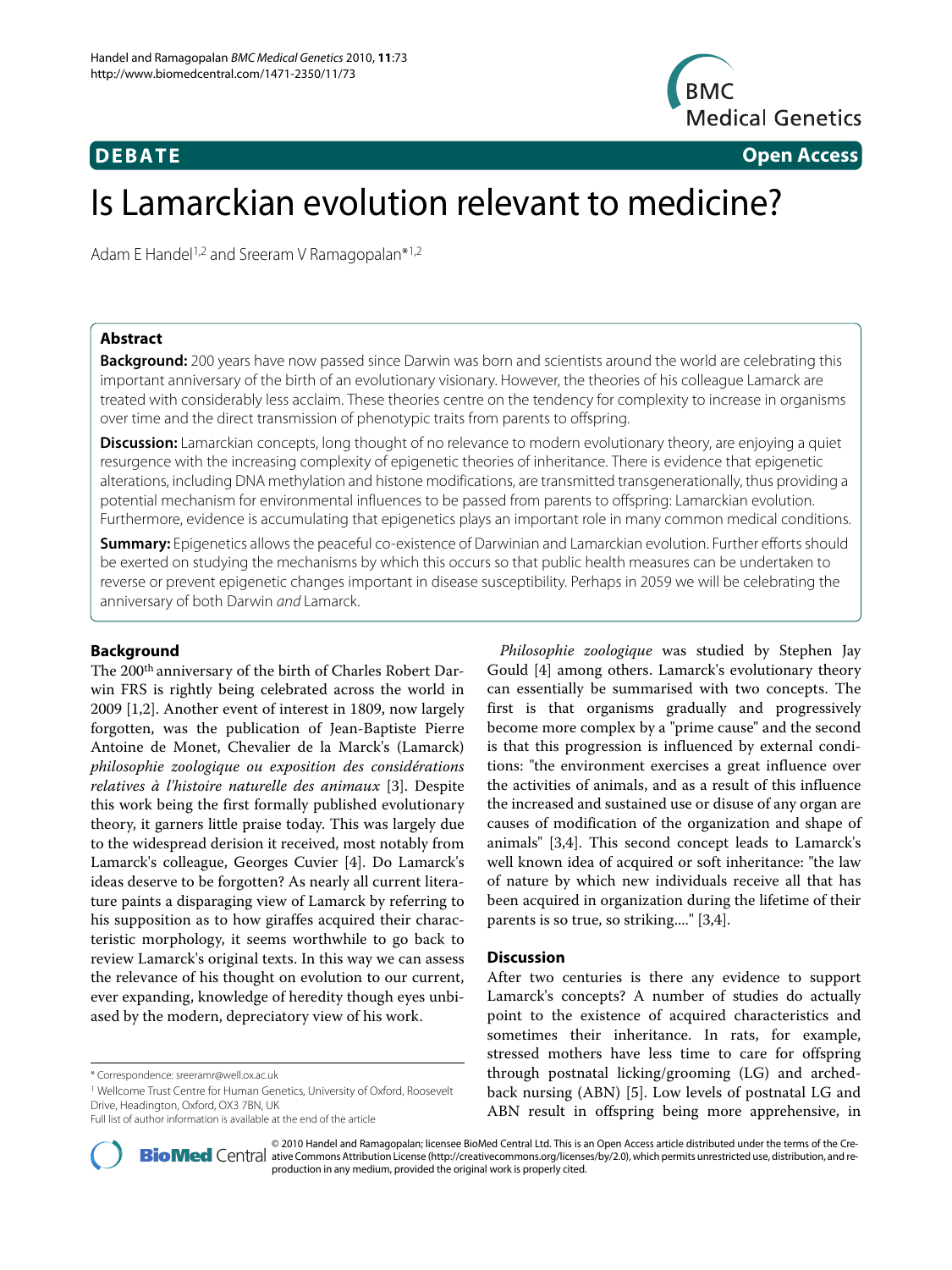order to cope with the stressful environment they have been born into (e.g. the presence of predators) [[5\]](#page-2-4). In contrast, the offspring of high LG and ABN mothers are less fearful [\[5\]](#page-2-4). Cross-fostering between high and low LG and ABN mothers produces offspring with a fear phenotype as determined by their adoptive mother [\[5](#page-2-4)]. The phenotypes persist into adulthood, and females display the same behaviour as their mothers, thus propagating the trait [[5\]](#page-2-4). Artificial, but nevertheless illustrative, is a study of gestating female rats exposed to endocrine disruptors [[6\]](#page-2-5). These induce decreased spermatogenic capacity and increased incidence of infertility in male offspring. The phenotype is transferred through the male germ line all the way to males in the F4 generation [[6\]](#page-2-5).

How are characteristics 'acquired'? Epigenetics appears to provide the mechanism. A term coined by Waddington referring to changes in phenotype caused by any means other than changes in the underlying DNA sequence [\[7](#page-2-6)], epigenetics is now more directly interpreted as DNA and chromatin alterations that regulate genomic functions. These include DNA methylation of CpG dinucleotides and a multitude of different histone modifications [\[8](#page-2-7)]. Nearly all cells in the human body have the same genotype, but cells display hugely different phenotypes and this to some extent arises from epigenetics. The rules governing the establishment of epigenetic marks are not yet fully understood, but the epigenome is dynamic and the environment exerts a key influence over this. Epigenetic marks are therefore a reflection of an individual's environmental exposures and as such change during the lifetime of a cell/tissue [[9](#page-2-8)]. Thus, we are 'acquiring' changes to our epigenome all the time.

Indeed, there is evidence that the Lamarckian experimental paradigms described above are directly mediated by epigenetic mechanisms. The more moderate stress responses of high LG and ABN rats is the result of an increase in the number of glucocorticoid receptors (GRs) in the hippocampus (which may be likened to Lamarck's use/disuse hypothesis as it is a consequence of increased serotonergic tone in the hippocampus) [\[5](#page-2-4)]. High LG and ABN rats have demonstrably lower levels of DNA methylation in the GR gene promoter region in hippocampal tissue resulting in increased GR expression, and this appears to be maintained for life [\[5](#page-2-4)]. Methylation of the GR promoter was a specific effect of exposure to maternal nurturing (i.e. environment) as the cross-fostering experiments showed that the effect on the epigenome was the same as for the true biological offspring [\[5](#page-2-4)].

For these epigenetic marks to behave as a Lamarkian concept, they must be transmitted between different generations of organisms. It had generally been thought that the epigenetic state of the genome is cleared between generations but there is increasing evidence that transgenerational epigenetic inheritance (and inheritance of

acquired traits) occurs. In the study of endocrine disruptors, increased DNA methylation was observed at a number of gene regions in sperm from the F1 male rats as compared to controls, and this hypermethylation was inherited in the F2 and F3 generations [\[6](#page-2-5)]. It is likely that transgenerational transmission of epigenetic alterations is mediated by small molecules of RNA called microRNA that are capable of inducing sequence specific changes in the epigenome, although this has not yet been shown to modify the structure of chromatin [[10\]](#page-2-9).

Therefore, there is at least some evidence to support the various parts of Lamarck's concept of acquired inheritance. The field of epigenetics is very much in its infancy and therefore more examples are likely to follow. But is soft inheritance relevant to medicine? The answer is very likely to be yes. A number of key observations have recently come to light. Firstly, methylation levels vary between individuals and secondly, monozygotic twins are more similar than dizygotic twins in terms of levels of methylation [[9,](#page-2-8)[11\]](#page-2-10). Thus complex traits are likely a result of genetic, epigenetic and environmental components and their interactions. The classical genetic conundrums of incomplete penetrance and variable expressivity may in part be explained by differences in epigenetics. DNA methylation has already been highlighted as being important in aetiology for many common complex diseases, including cancer and psychosis [[12-](#page-2-11)[14\]](#page-2-12). Indeed, methylation of the GR promoter region is seen in suicide victims who were abused as children [\[15\]](#page-2-13). While this implicates acquired changes, there are also examples of inheritance, the most convincing being the transmission of a cancer associated epimutation in the *MLH* gene from a mother to one of three sons [[16](#page-2-14)]. Epidemiological studies have also provided evidence highly suggestive of acquired epigenetic transgenerational aetiology. Looking at three generational families, Pembrey and co-workers showed that a paternal grandfather's food supply was linked to the mortality risk of his grandsons, while a paternal grandmother's food supply was linked to the mortality risk of her granddaughters [[17\]](#page-2-15). Epigenetics provides probable mechanisms for these effects [\[18-](#page-2-16)[20](#page-2-17)]. Thus, in humans as well as in experimental animal models, there is evidence that epigenetics provides a potential Lamarckian mechanism of evolution.

## **Summary**

As Dobzhansky observed "nothing in biology makes sense except in the context of evolution" [\[21](#page-2-18)]. It might be speculated that if nature could find a way to transmit ancestral environmental experience or stress to the benefit of the offspring she put it in play. While there may not be as yet many examples fitting Lamarck's theories perfectly, there is now enough evidence to concede that Lamarckian concepts have some merit. Epigenetics might